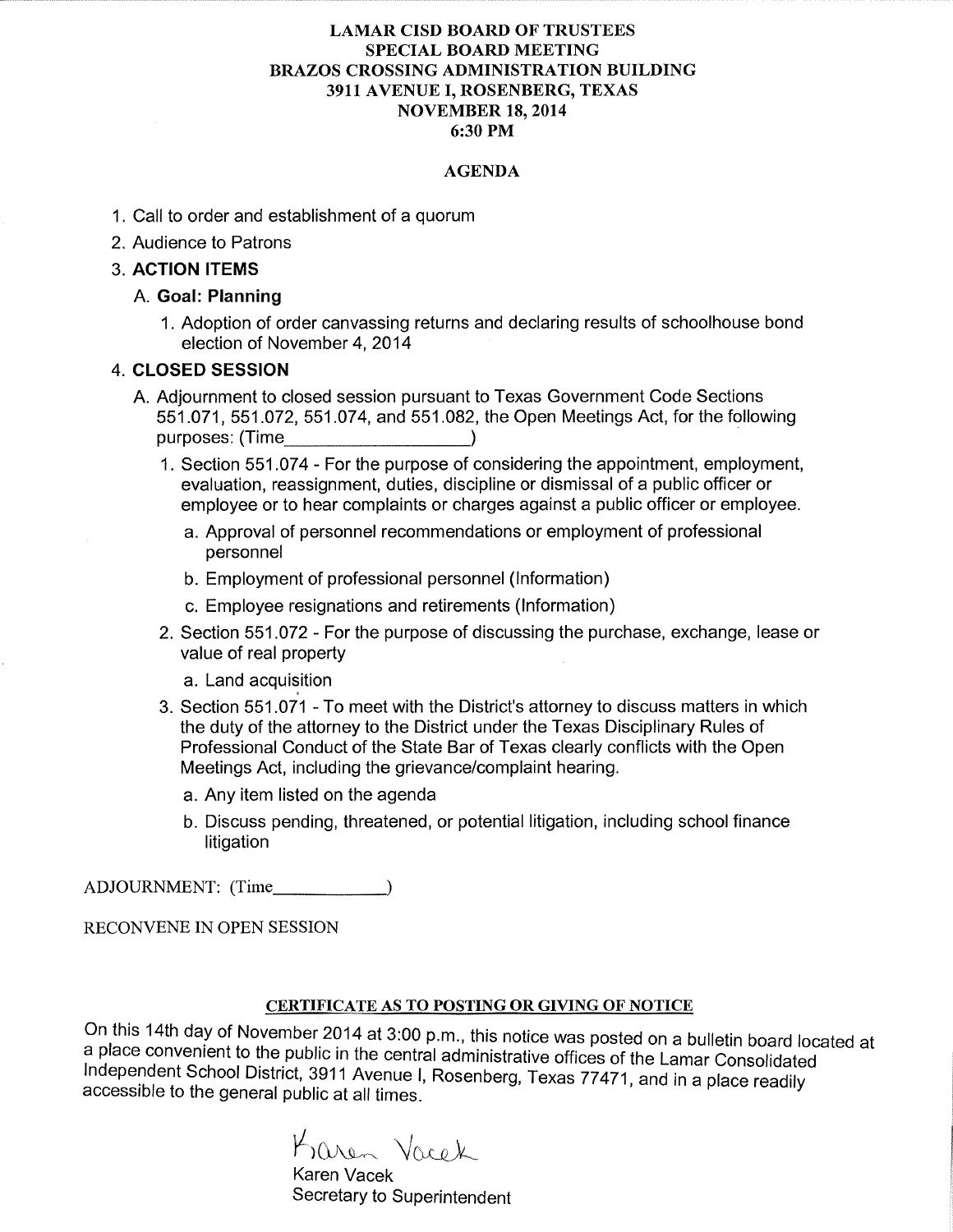## **ADOPTION OF ORDER CANVASSING RETURNS AND DECLARING RESULTS OF SCHOOLHOUSE BOND ELECTION OF NOVEMBER 4, 2014**

# **RECOMMENDATION:**

That the Board of Trustees adopt the Order Canvassing Returns and Declaring Results of Schoolhouse Bond Election of November 4, 2014, as presented.

Recommended for approval:

Thomas Randle

Dr. Thomas Randle **Superintendent**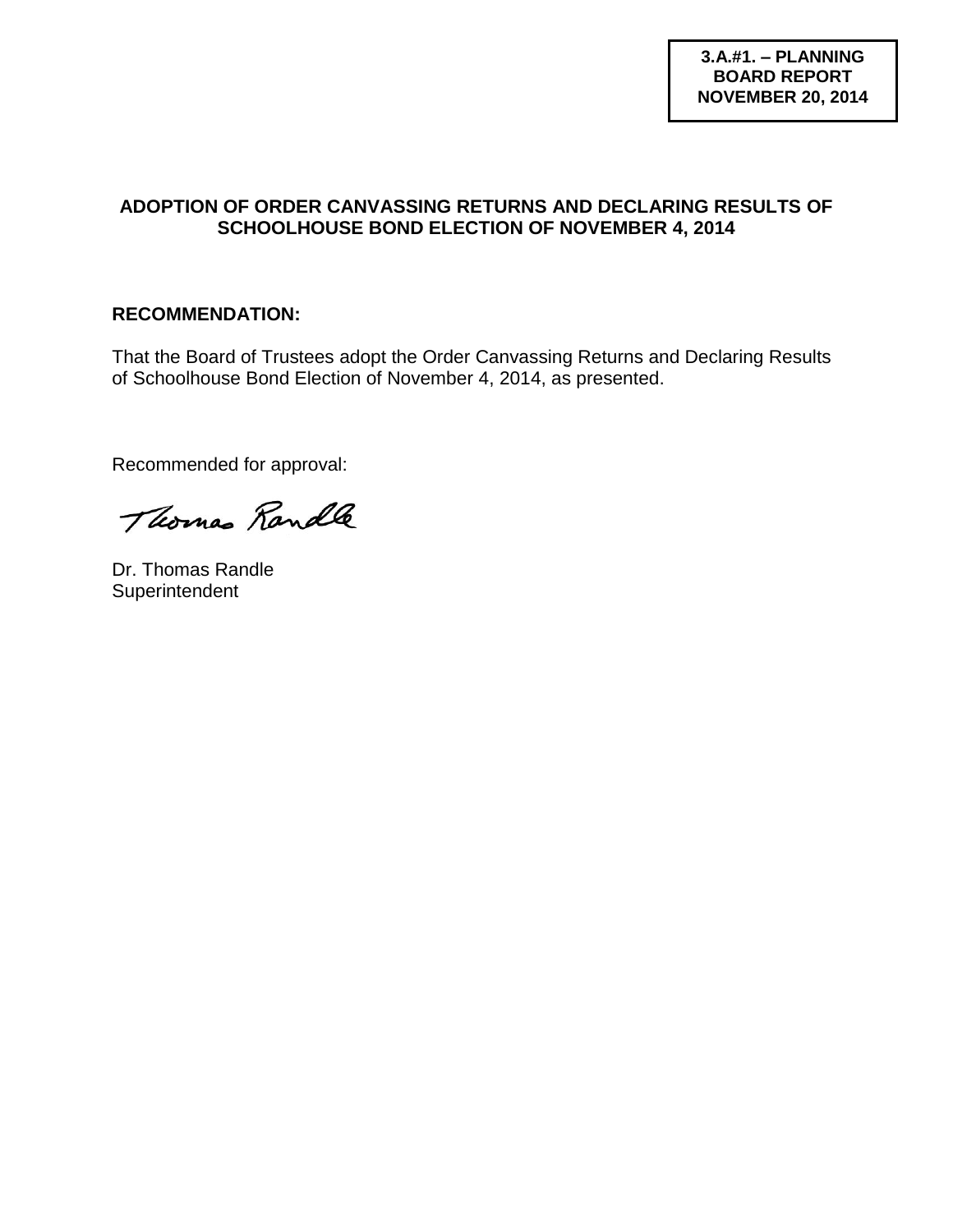## ORDER CANVASSING RETURNS AND DECLARING RESULTS OF BOND ELECTION OF NOVEMBER 4, 2014

WHEREAS, there was held in Lamar Consolidated Independent School District (the "District"), on the  $4<sup>th</sup>$  day of November, 2014, a bond election at which there was submitted to all duly qualified resident electors of the District for their action thereon, the proposition hereinafter set forth; and

WHEREAS, there were cast at the election:

### PROPOSITION NO. ONE

FOR THE ISSUANCE OF \$240,647,552 OF BONDS FOR THE CONSTRUCTION, ACQUISITION, AND EQUIPMENT OF SCHOOL BUILDINGS, THE PURCHASE OF SITES FOR SCHOOL BUILDINGS, AND THE PURCHASE OF SCHOOL BUSES, AND THE LEVYING OF THE TAX IN PAYMENT THEREOF 15,961 votes

AGAINST THE ISSUANCE OF \$240,647,552 OF BONDS FOR THE CONSTRUCTION, ACQUISITION, AND EQUIPMENT OF SCHOOL BUILDINGS, THE PURCHASE OF SITES FOR SCHOOL BUILDINGS, AND THE PURCHASE OF SCHOOL BUSES, AND THE LEVYING OF THE TAX IN PAYMENT THEREOF 8,414 votes

as shown in the official election returns heretofore submitted to the Board of Trustees of the District and duly filed with the Secretary of the Board of Trustees; and

WHEREAS, the election was called and held in all respects under and in strict conformity with the Constitution and laws of the State of Texas and the United States of America; Now, **Therefore** 

BE IT ORDERED BY THE BOARD OF TRUSTEES OF LAMAR CONSOLIDATED INDEPENDENT SCHOOL DISTRICT:

Section 1: The election held in and throughout Lamar Consolidated Independent School District, on the 4<sup>th</sup> day of November, 2014, which election is more particularly described in the preamble of this order, was duly called and notice thereof was given and the election was held under and in strict conformity with law; that only duly qualified resident electors of the District voted at the election; that due returns of the election have been made by the proper officers; that the election has resulted favorably to the issuance of the bonds mentioned in the preamble of this order; and that a majority of the qualified voters voting in the election have voted in favor of the issuance of the bonds mentioned in the preamble of this order and the levy of a tax for payment thereof.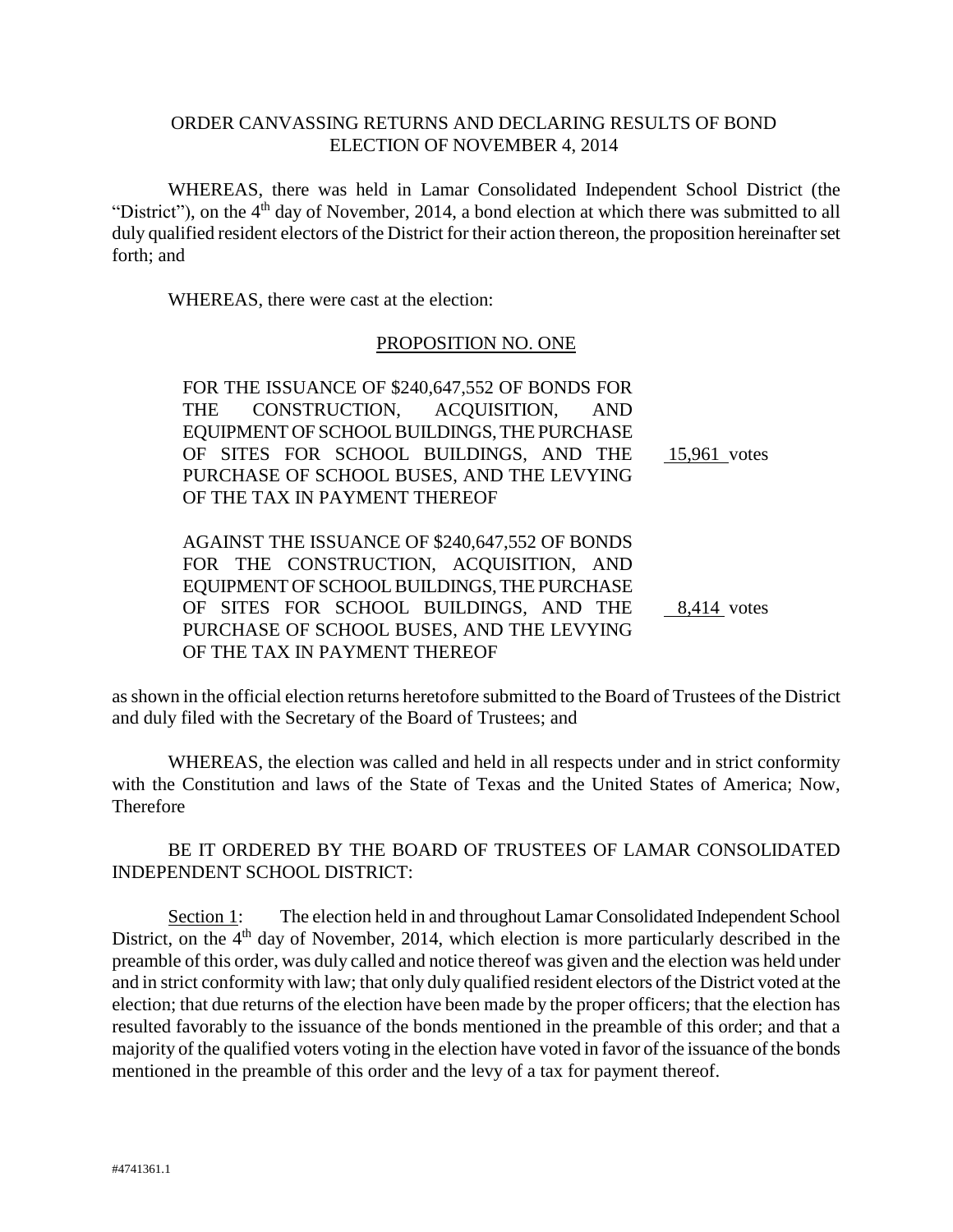Section 2: The Board of Trustees of the District is now authorized to issue the bonds described above, and the Board of Trustees is authorized to do any and all things necessary and/or convenient in connection therewith.

Section 3: It is hereby officially found and determined that notice of the meeting at which this Order is adopted was given as required by the Texas Open Meetings Act, Chapter 551, Texas Government Code, and that such meeting has been open to the public at all times when this Order was discussed and acted upon.

*[Execution Page Follows]*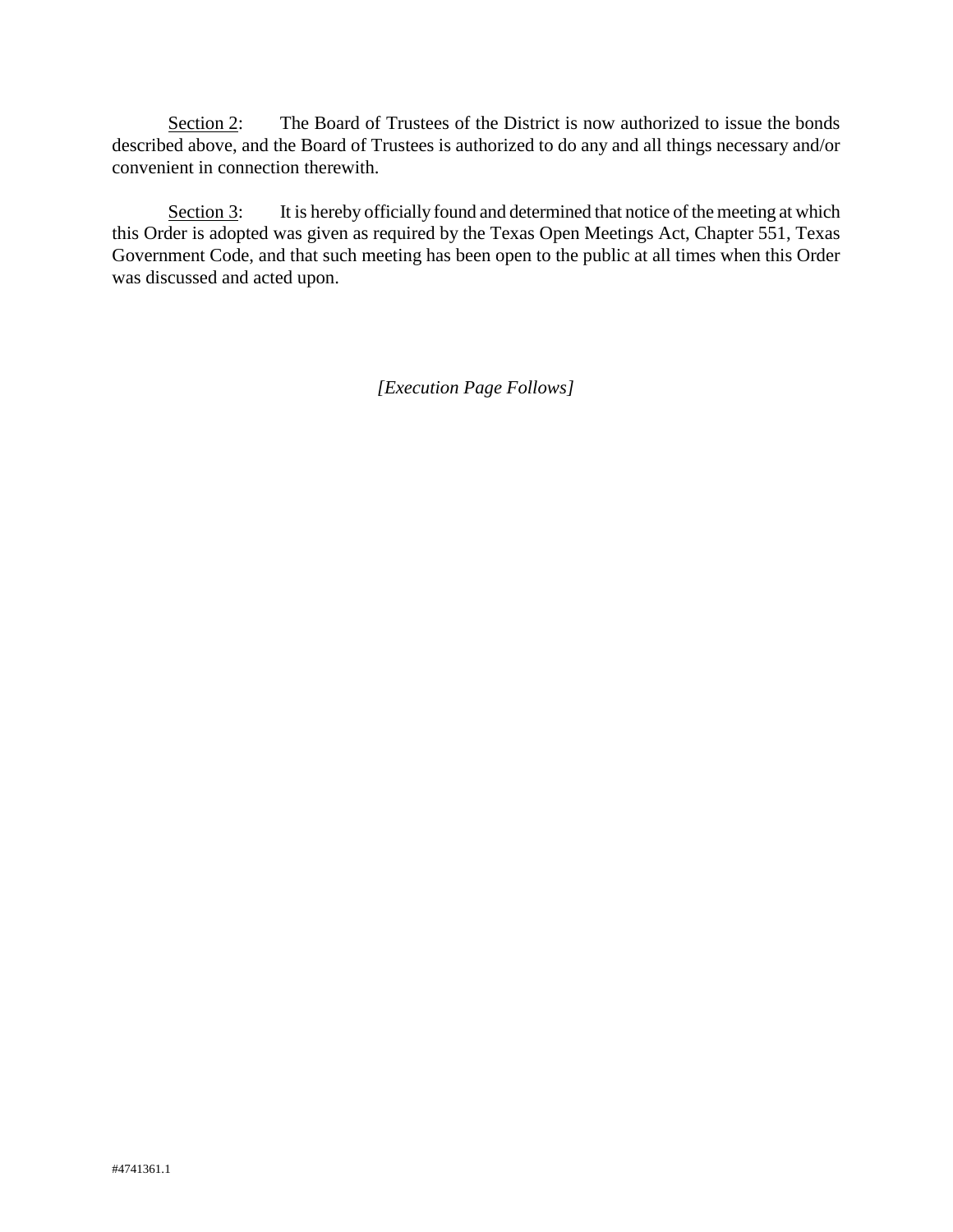PASSED AND APPROVED this 18<sup>th</sup> day of November, 2014.

President, Board of Trustees Lamar Consolidated Independent School District

\_\_\_\_\_\_\_\_\_\_\_\_\_\_\_\_\_\_\_\_\_\_\_\_\_\_\_\_\_\_\_\_

ATTEST:

Secretary, Board of Trustees Lamar Consolidated Independent School District

\_\_\_\_\_\_\_\_\_\_\_\_\_\_\_\_\_\_\_\_\_\_\_\_\_\_\_\_

(SEAL)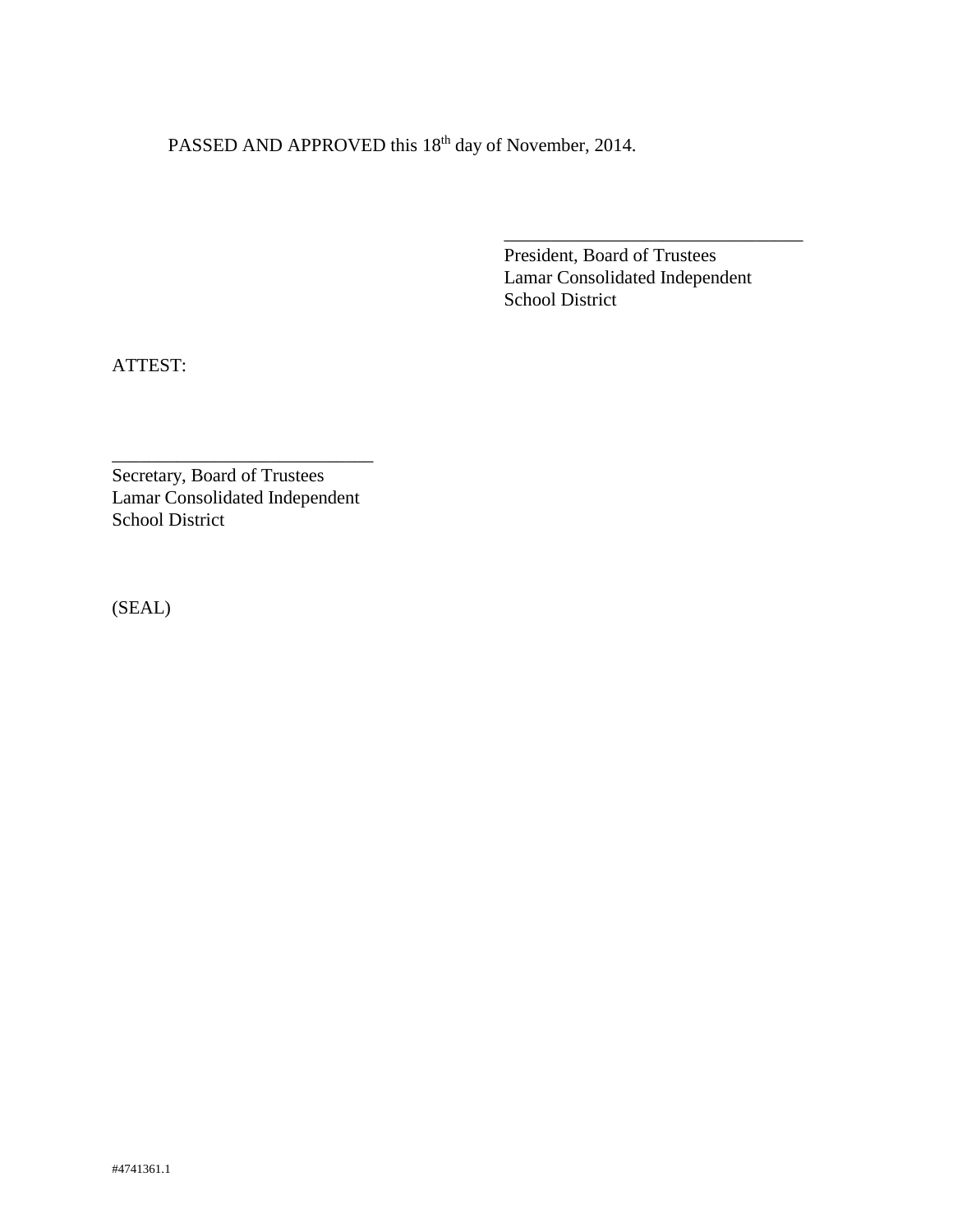## CERTIFICATE FOR ORDER

THE STATE OF TEXAS  $\S$ COUNTY OF FORT BEND §

I, the undersigned officer of the Board of Trustees of Lamar Consolidated Independent School District, hereby certify as follows:

1. The Board of Trustees of Lamar Consolidated Independent School District convened in a special meeting on the 18<sup>th</sup> day of November, 2014, at the regular meeting place thereof, within said District, and the roll was called of the duly constituted members of said Board and the Secretary, to wit:

| Julie Thompson      | President             |
|---------------------|-----------------------|
| Rhonda Zacharias    | <b>Vice President</b> |
| Kay Danziger        | Secretary             |
| Anna Gonzales       | Trustee               |
| Dar Hakimzadeh      | Trustee               |
| Kathryn Kaminski    | Trustee               |
| <b>Frank Torres</b> | Trustee               |
|                     |                       |

and all of said persons were present, except the following absentee(s): \_\_\_\_\_\_\_\_\_\_\_\_\_\_\_\_\_\_\_\_\_\_\_,

thus constituting a quorum. Whereupon, among other business, the following was transacted at said meeting: a written

\_\_\_\_\_\_\_\_\_\_\_\_\_\_\_\_\_\_\_\_\_\_\_\_\_\_\_\_\_\_\_\_\_\_\_\_\_\_\_\_\_\_\_\_\_\_\_\_\_\_\_\_\_\_\_\_\_\_\_\_\_\_\_\_\_\_\_\_\_\_\_\_\_\_\_\_\_\_

## ORDER CANVASSING RETURNS AND DECLARING RESULTS OF BOND ELECTION OF NOVEMBER 4, 2014

was duly introduced for the consideration of said Board. It was then duly moved and seconded that said order be adopted; and, after due discussion, said motion, carrying with it the adoption of said order, prevailed and carried by the following vote:

Member(s) shown present above voted "Aye".

Member(s) shown present above voted "No".

*(Remainder of Page Intentionally Left Blank)*